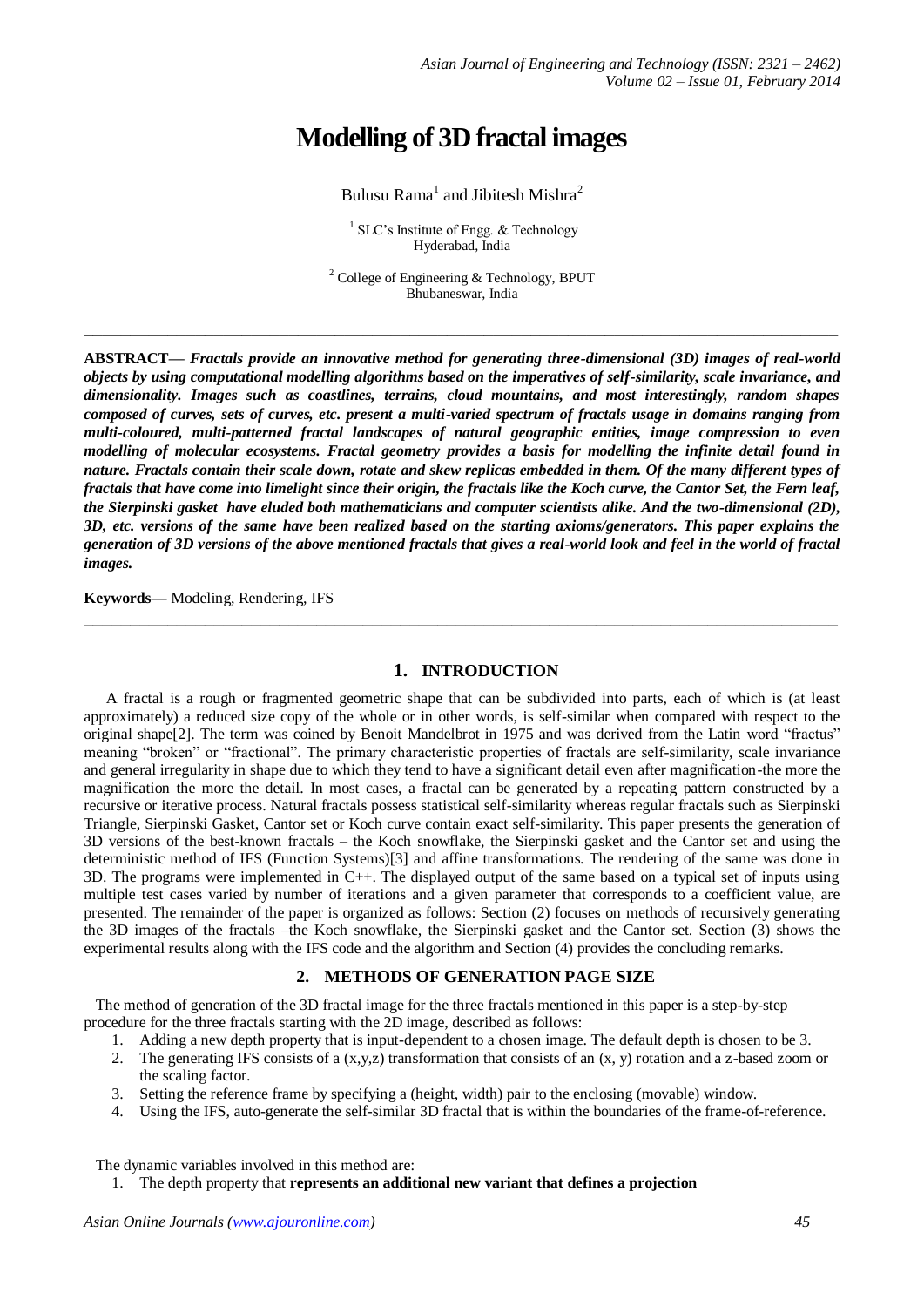- 2. The reference frame itself
- 3. The (x,y,z) triple representing the translation for the 3D fractal. Here z represents the zoom i.e., scaling factor

 The dynamic translation is achieved by auto-capturing the variations in the scaling (the z-variable) value and the corresponding  $(x,y)$  rotation; and auto-adapting the GL projection(s) to the conforming viewports. The program runs as a Windows console application using the Open Glut API, with the 3D fractal image being generated as an IFS-based recursive version of the 2D image. The resulting fractal image is obtained by interactive mouse-based positional translation and context-aware zoom-based scaling in a dynamic fashion with the depth property of 3. Using MATHLAB 3D Image Rendering software, the displayed graphics are processed for 'true' GUI compatibility.

The individual description of each of the three fractals is given in the subsections that follow.

#### *2.1 Koch Snowflake*

 Start with a cube, apply a 3×3 grid to each face to divide it up into 27 smaller cubes, and throw away the eight cornerpieces. Then do the same thing for each of the smaller remaining cubes, and repeat. The results are given in section 3.1 below.

#### *2.2 3D Sierpinski gasket*

 The Sierpinski gasket is a fractal produced by starting with one big filled-in triangle and dividing the triangle into four smaller triangles, then cutting out smaller and smaller ones from it in appropriate places in a recursion process which involves blanking out the center triangle and carrying out the above recursion process to operate upon the peripheral triangles. This involves a starting figure, a generator (the transformation) and a recursive process of applying the generator to the starting figure. The Sierpinski Gasket can also be generated by starting with a rectangle as the starting figure and applying a set of affine transformations (a rotation, a scaling and a translation) in each iteration step. The resulting fractal is the Sierpinski Gasket, a self-similar, equilaterally shaped triangular image that is symmetric with respect to the starting triangle. The resulting 3D fractal is obtained by adding a new depth property that is inputdependent and recursive re-generation with the same depth property[1]. The results are given in section 3.2 below.

#### **2.3** *Cantor Set*

 The Cantor set is one of the most remarkable fractal created by repeatedly deleting the open middle thirds of a set of line segments. One starts by deleting the open middle third  $(\frac{1}{3}, \frac{2}{3})$  from the interval [0, 1], leaving two line segments:  $[0, \frac{1}{3}]$  U  $[\frac{2}{3}, 1]$ . Next, the open middle third of each of these remaining segments is deleted, leaving four line segments:  $[0, \frac{1}{9}]$  ∪  $[\frac{2}{9}, \frac{1}{3}]$  ∪  $[\frac{2}{3}, \frac{7}{9}]$  ∪  $[\frac{8}{9}, 1]$ . This process is continued ad infinitum, where the *n*th set

$$
C_n = \frac{C_{n-1}}{3} \cup \left(\frac{2}{3} + \frac{C_{n-1}}{3}\right).
$$

The Cantor set contains all points in the interval [0, 1] that are not deleted at any step in this infinite process. The results are given in section 3.3 below.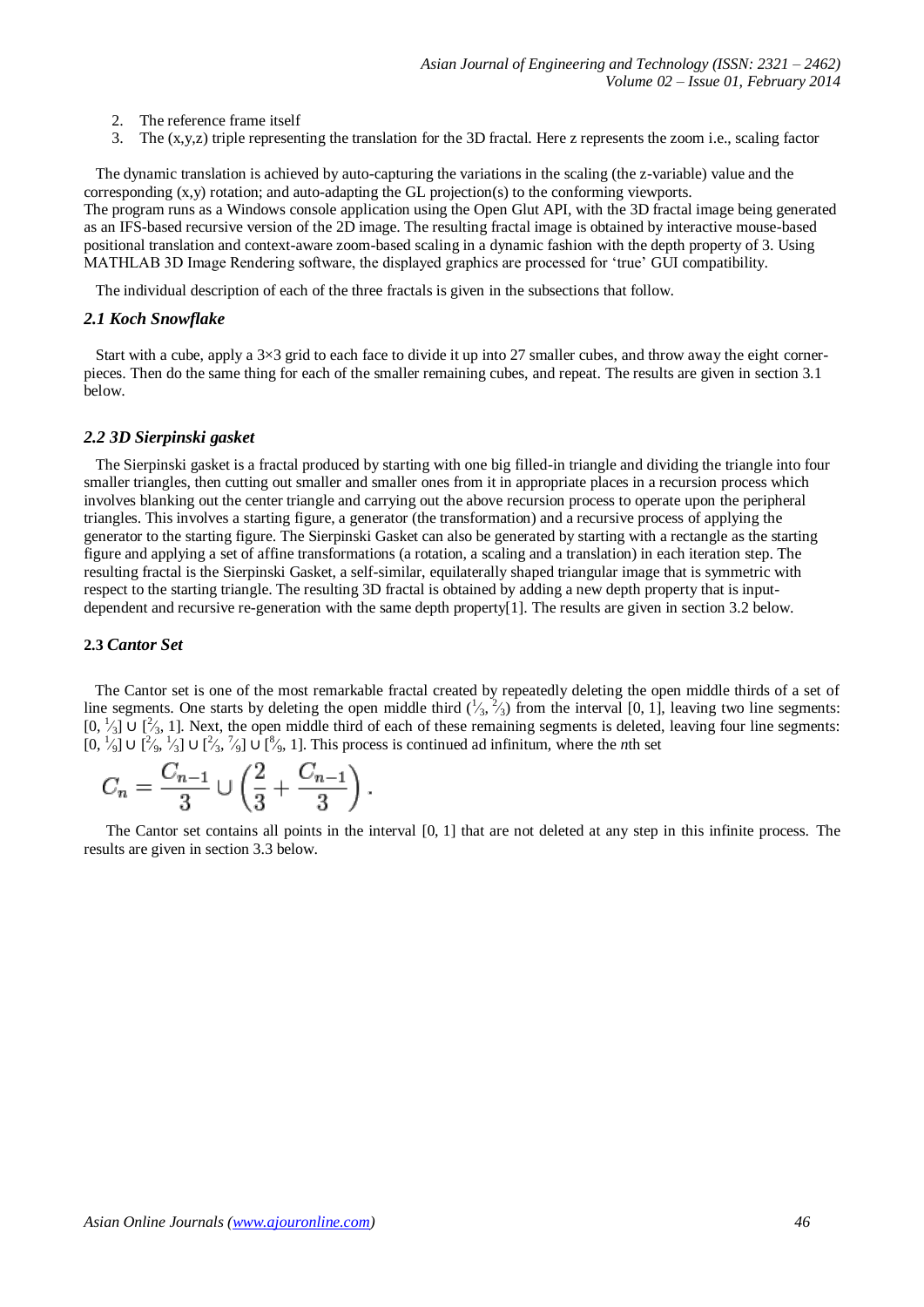# **3. EXPERIMENTALLY GENERATED FRACTAL FIGURES**

# **3.1** *3D Koch Snowflake*

The figures 1 to 4 illustrate the recursive generation by applying the IFS iterations of the 3D Koch snowflake starting from the initiator to the final 3D fractal image.





**Figure 1:** INITIATOR for 3D Koch Snowflake Figure 2: **KOCH** Snowflake after applying IFS iterations

 **Figure 3:** KOCH Snowflake after further IFS iterations **Figure 4:** Final 3D Koch Snowflake



## **3.2** *3D Sierpinski gasket*

The figures 5 to 11 illustrate the recursive generation by applying the IFS iterations of the 3D Sierpinski gasket starting from the initiator to the final 3D fractal image.



 **Figure 5:** INITIATOR for Sierpinski Gasket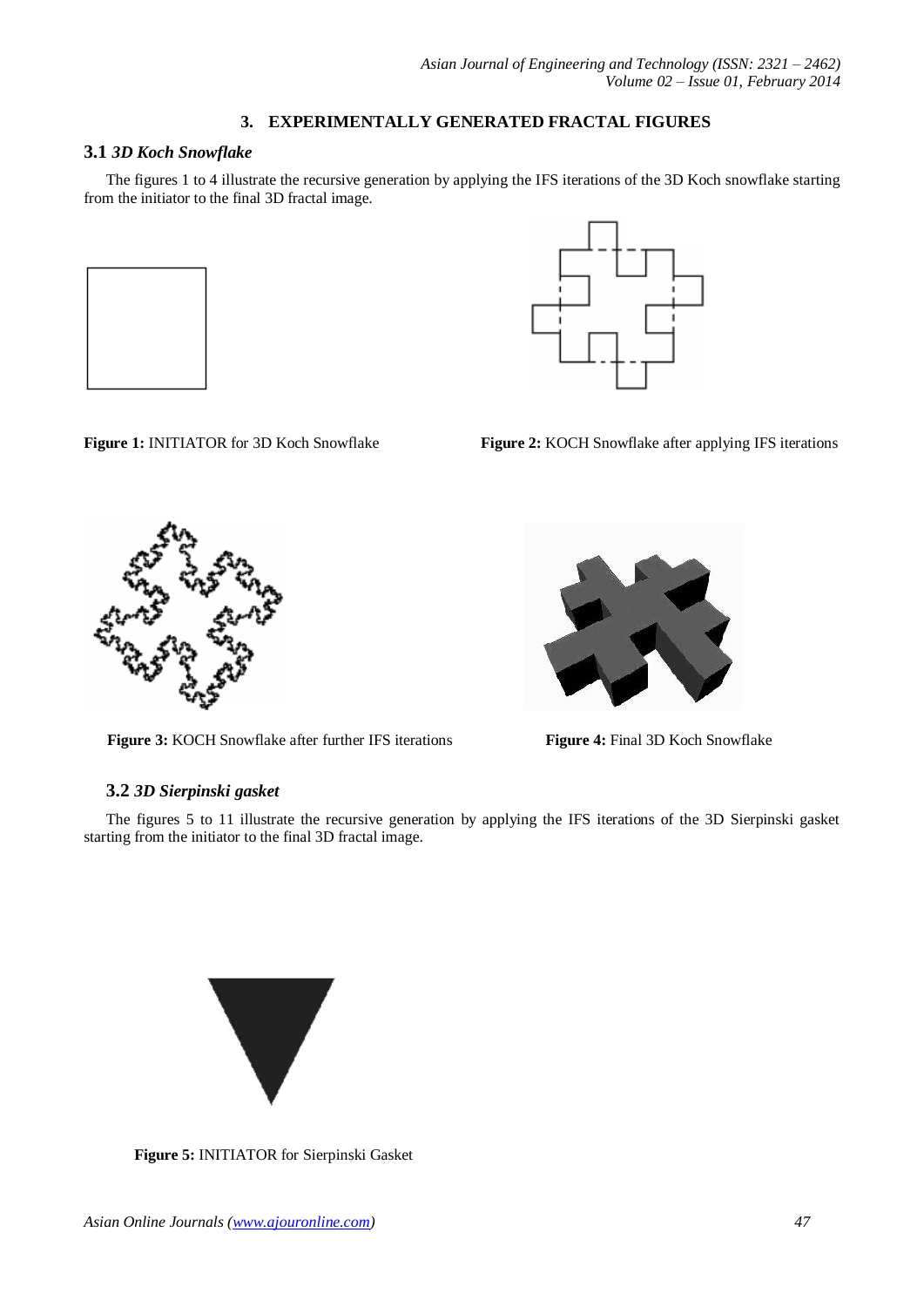

**Figure 6:** SIERPINSKI Gasket after applying IFS iterations



 **Figure 7:** SIERPINSKI Gasket after applying further IFS iterations



 **Figure 8:** SIERPINSKI Gasket after applying further IFS iterations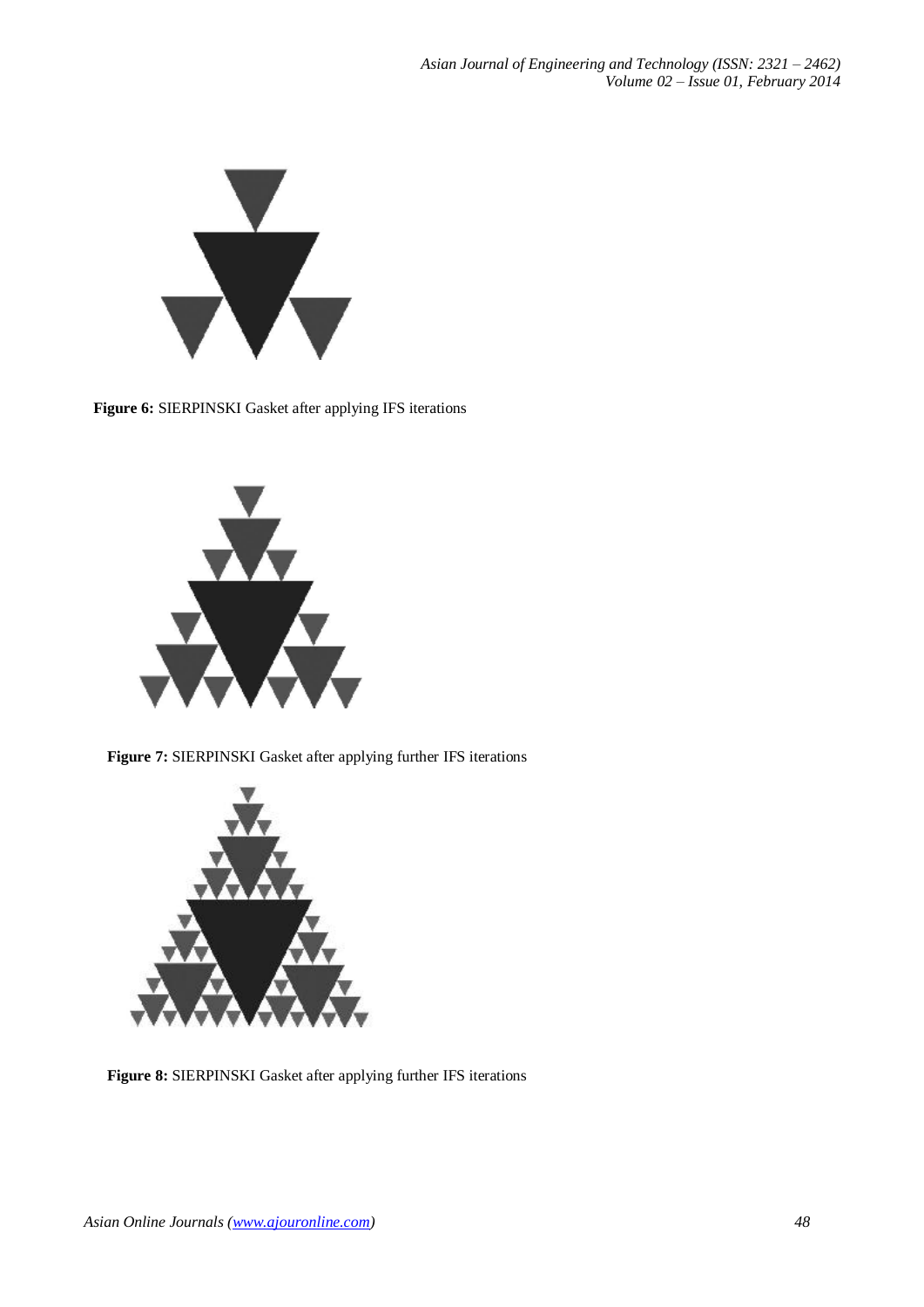

**Figure 9:** SIERPINSKI Gasket after applying further IFS iterations



**Figure 10:** 3D Sierpinski Gasket after applying IFS iterations



 **Figure 11:** FINAL 3D Sierpinski gasket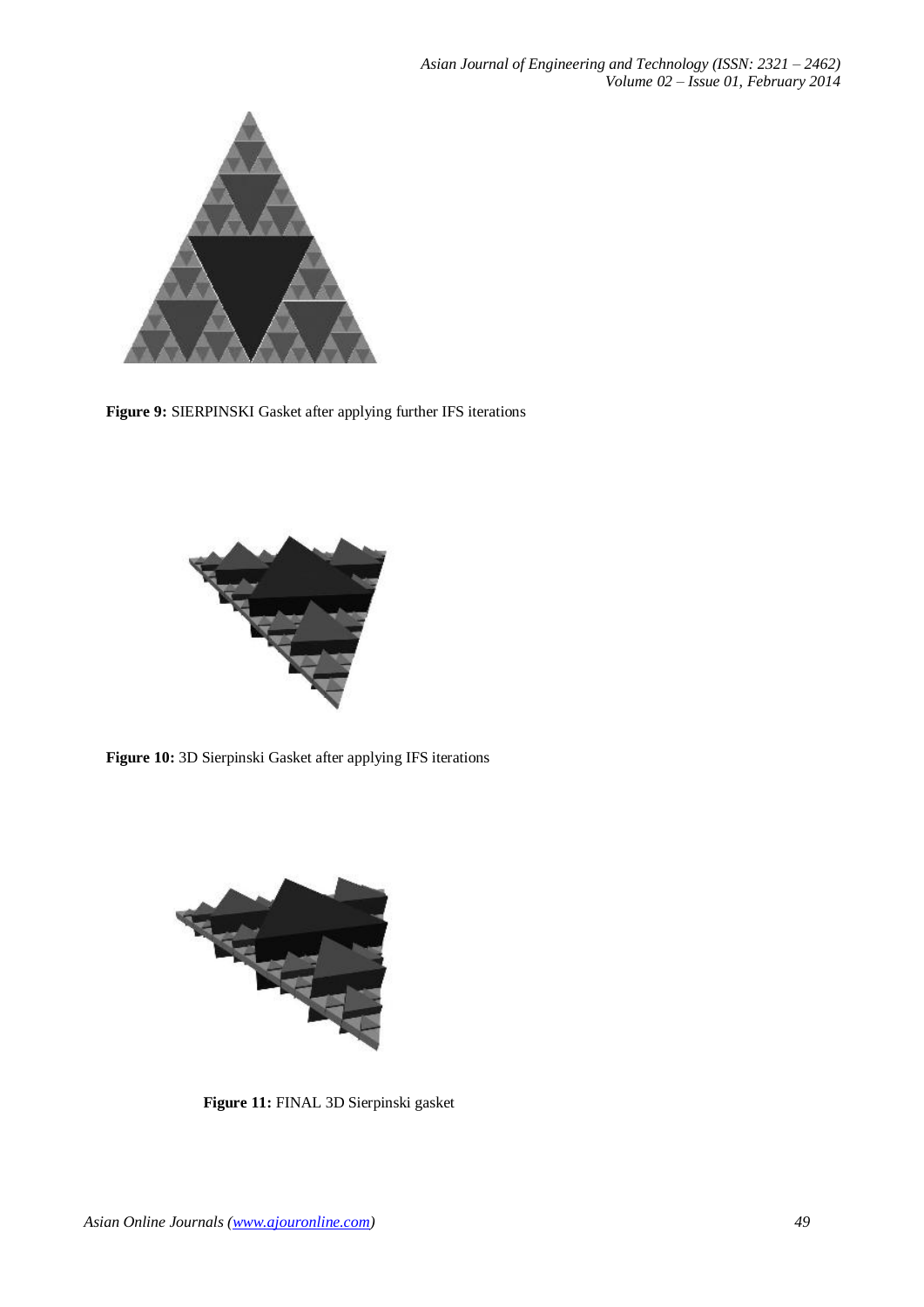# **3.3** *Cantor Set*

The figures 12 to 19 illustrate the recursive generation by applying the IFS iterations of the 3D Cantor Set starting from the initiator to the final 3D fractal image.

**Figure 12:** INITIATOR for Cantor Set

**Figure 13:** CANTOR Set after initial IFS iterations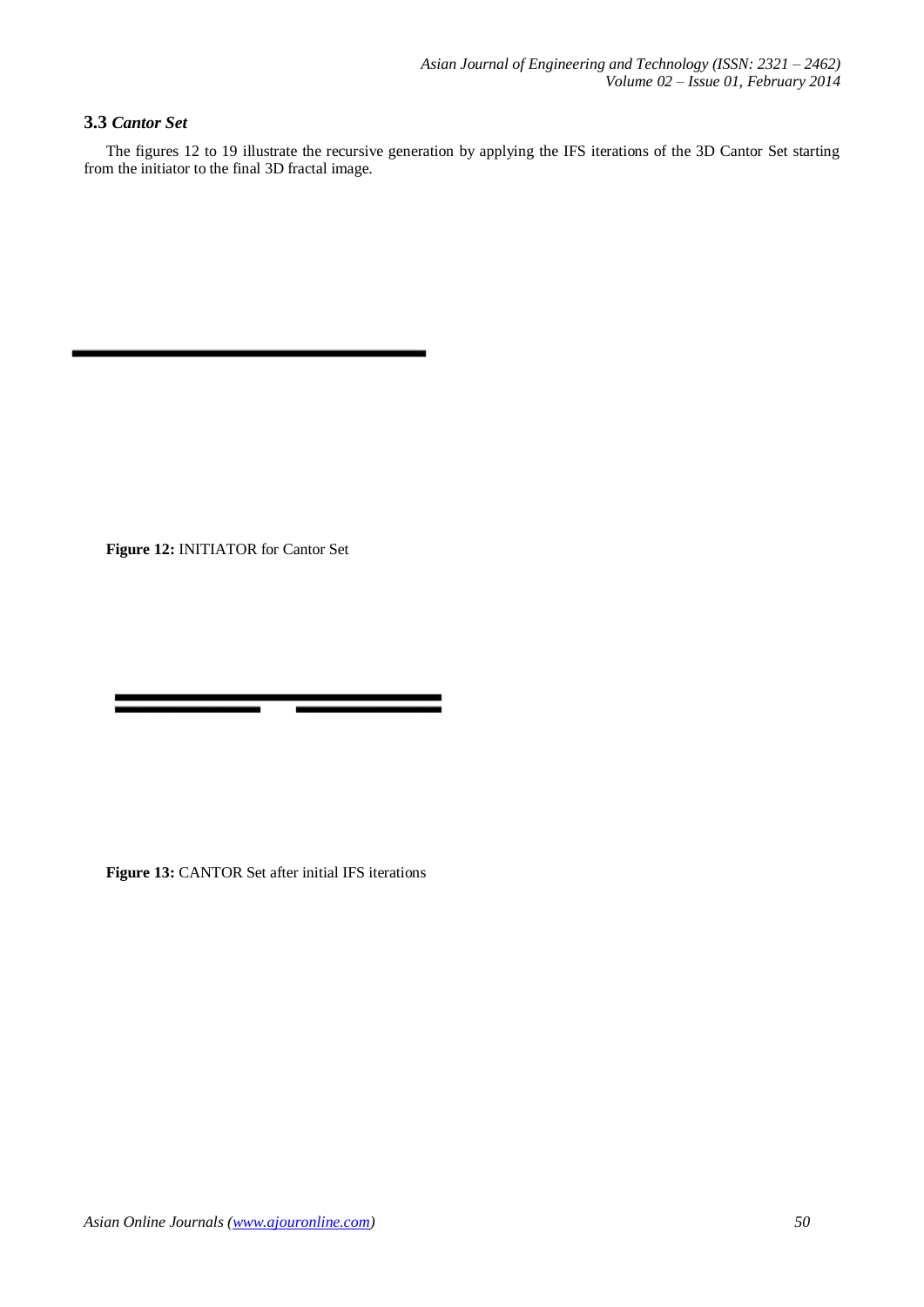

Figure 14: CANTOR Set after applying further IFS iterations



Figure 15: CANTOR Set after applying further IFS iterations



**Figure 16:** 3D Cantor Set after applying further IFS iterations